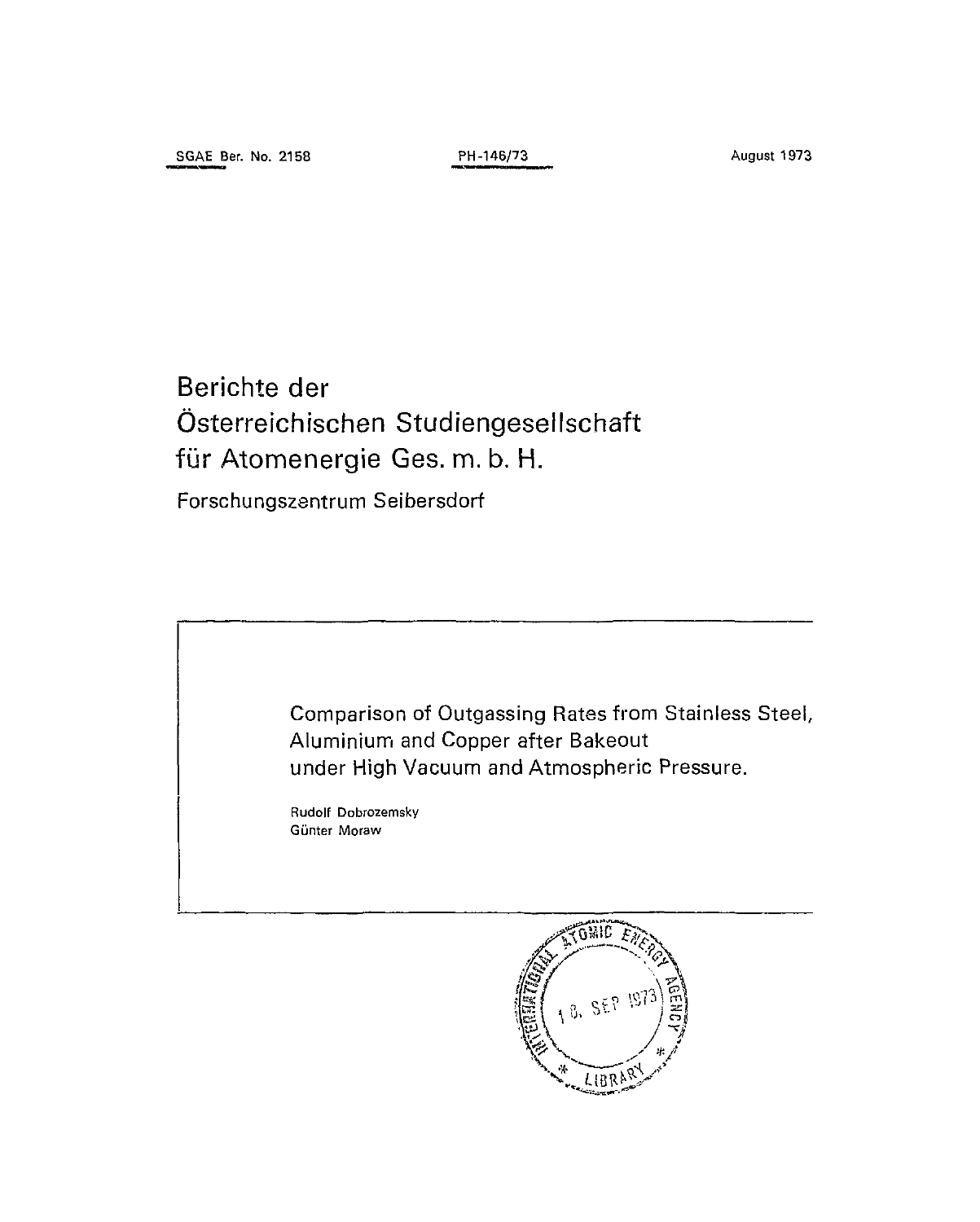COMPARISON OF OUTGASSING RATES PROM STAINLESS STEEL, ALUMINUM, AND COPPER AFTER BAKEOUT UNDER HIGH VACUUM AND ATMOSPHERIC PRESSURE

> R. Dobrozemsky  $G.$  Moraw<sup>+</sup>)

 $\mathbb{R}^{\mathbb{Z}^2}$ 

Zur Veröffentlichung vorgesehen in Proceedings of the Internat. Conf. on Surface Phenomena (Madrid 1975).

> Österreichische Studiengesellschaft für Atomenergie Ges.m.b.H. Lenaugasse 10 A-1082 Wien Forschungszentrum Seibersdorf Institut für Physik ' Institut für Experimentalphysik II Technische Hochschule, Wien -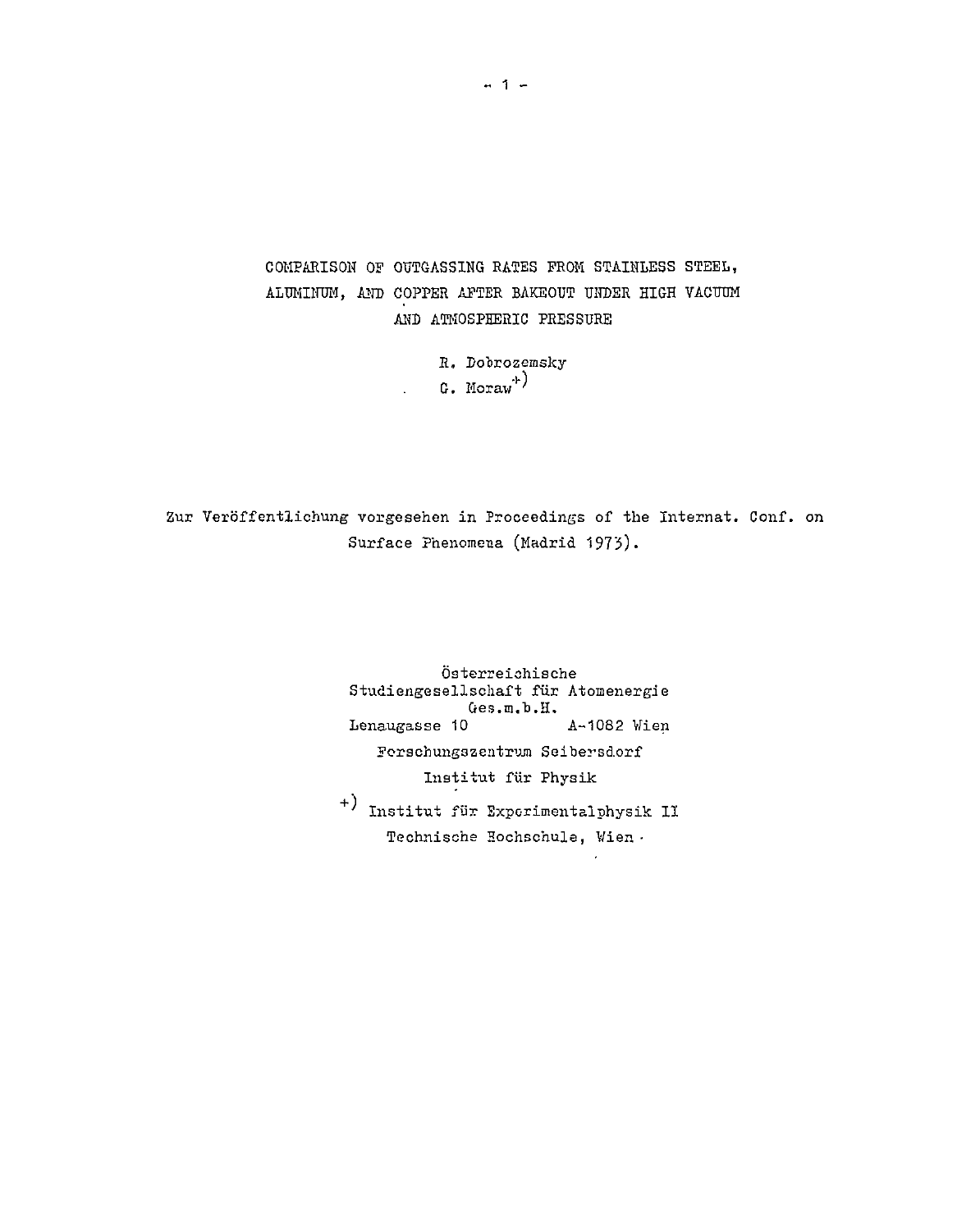# ABSTRACT

Outgassing rates of vacuum vessels consisting of stainless steel, copper, and aluminum (inside surface area 7500 cm<sup>2</sup>) at 25<sup>o</sup>C were measured after bakeout at 50 to 150°C (up to 250°C for s.s.). For stainless steel the outgassing rates obtained after vacuum bakeout (about 1 x 10 $^{\tt -12}$  Torr liters/sec cm<sup>2</sup>) agree well with those found by other investigators. Similar values were found for copper. Much lower values of the outgassing rates were obtained for aluminum (0.3 to 1.8 x  $10^{-13}$  Torr liters/sec cm<sup>2</sup>). The out-gassing rates obtained after a 2 h bakeout in air at atmospheric pressure followed by a 18 h vacuum bakeout are significantly lower than those after a vacuum bakeout; in the case of stainless steel an air bakeout gives a permanent reduction of the outgassing rate.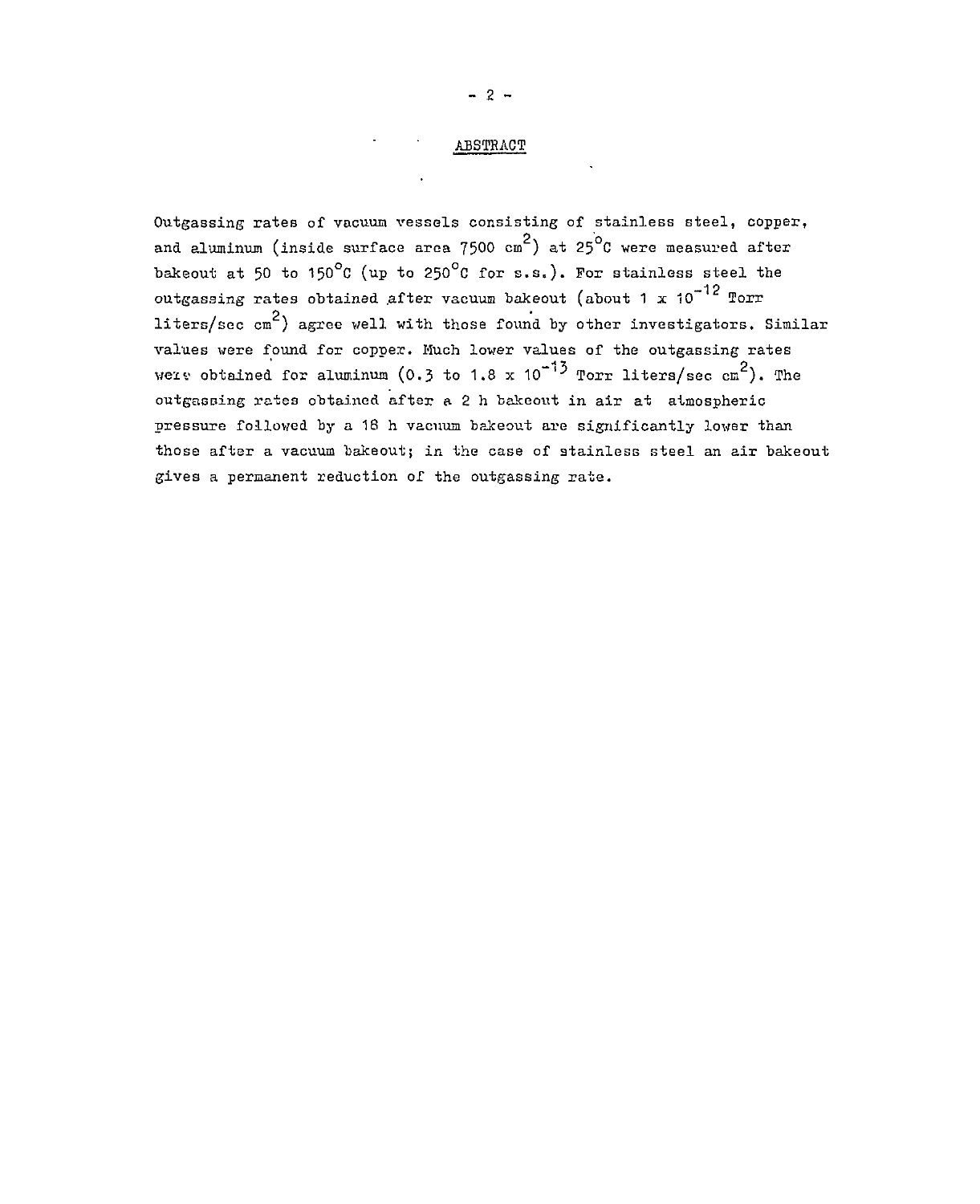### INTRODUCTION

It is well known that vacuum systems have to be baked at elevated temperatures if clean surfaces and low outgassing rates are required. A summary of the processes occuring during bakeout is given for instance by Redhead  $et$  al'.

Most experimental work was done for stainless steel. For this material the outgassing rates obtained after bakeout are between 10 $^{\texttt{-12}}$  and 10 $^{\texttt{-13}}$  Torr  $\frac{2}{2}$  p  $\frac{1}{2}$  p  $\frac{2}{2}$  p  $\frac{1}{2}$  p  $\frac{1}{2}$  p  $\frac{1}{2}$  p  $\frac{1}{2}$  p  $\frac{1}{2}$  p  $\frac{1}{2}$  p  $\frac{1}{2}$ liters/sec cm<sup>2</sup>. Calder and Lewin<sup>2</sup> showed that after bakeout at 360°C for one day the outgassing rate of stainless steel is mainly given by the diffusion of  $H_2$  out of the bulk. 1968 it could be shown independently by Strausser<sup>3</sup> and by a group in our laboratory<sup>4,5</sup> that much lower bakeout temperatures (150 $^{\circ}$ C, and 80 to 250 $^{\circ}$ C respectively, applied for one day) are sufficient to remove the adsorbed water vapour and to give low outgassing rates comparable with those obtained after bakeout at higher temperatures.

Another technique - bakeout in air at atmospheric pressure followed by a vacuum bakeout - was investigated by Young and by Samuel<sup>7</sup>. This method which, apparently, gives lower outgassing rates than these obtained after vacuum bakeout is used, for example for evacuation of the CERN storage rings.

Less work was done for aluminum and copper. After a15 h vacuum bakeout at 250<sup>o</sup>C Young found outgassing rates of 4 x 10<sup>-13</sup> Torr liters/sec cm<sup>2</sup>, for aluminum. Similar results were obtained in our laborator $y^5$  for a 24 h bakeout at 80 to  $250^{\circ}$ C.

For copper samples, baked under vacuum at  $175$  to  $400^{\circ}$ C for several hours, Zhilnin et al<sup>8</sup> gave extrapolated outgassing rates between  $10^{-11}$  and  $10^{-14}$ Torr liters/sec cm<sup>2</sup>.

The aim of this work is to compare outgassing rates of stainless steel, copper, and aluminum after bakeout. Bakeout was done in vacuum as well as in air under atmospheric pressure followed by a vacuum bakeout. The bakeout temperatures investigated were between 50 and 150 $^{\circ}$ C (for stainless steel up to 250 $\mathrm{^{o}c}$ ), the bakeout time was choosen between 5 and 20 h.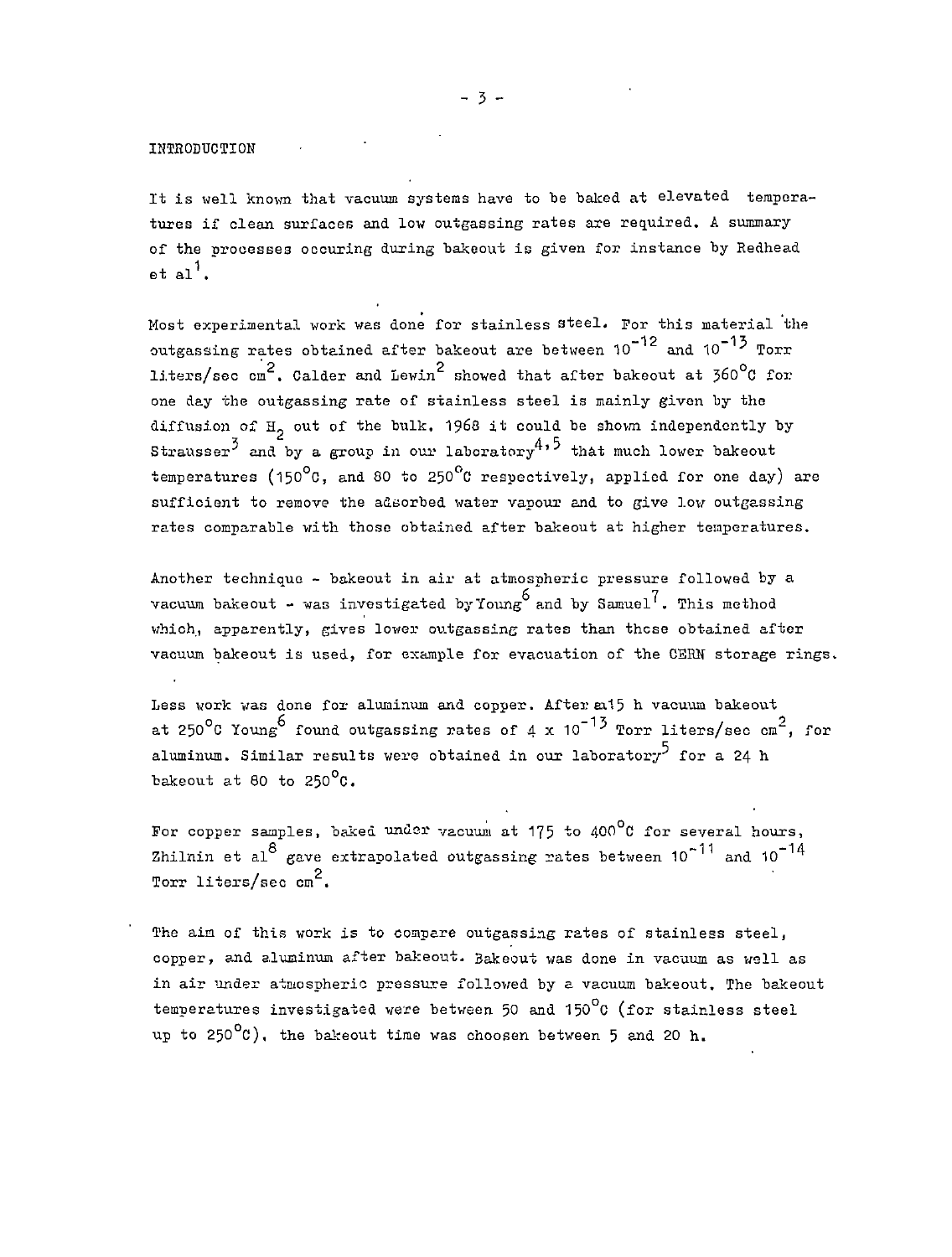### EXPERIMENTAL TECHNIQUES ·

Fig. 1 shows the apparatus used for the measurement of outgassing rates. The measuring device between sample and pump consists of two volumes V, and  $V_p$  separated by an orifice of known conductance which can be set to 0.09 and 1.5 liters/sec. The pressures  $p_1$  and  $p_2$  in  $V_1$  and  $V_2$  were measured by means of BA-gauges. Thoriated Iridium filaments operated with 40 µA emission were used, in order to minimize the influence of the gauges. In a separate work it could be shown that under these conditions the pumping speed of the gauges for  $H_p$  is less than 0.1 liters/sec. The gas composition of .the outgassing rate was determined by means of a Quadrupole residual gas analyser. The inside surface area of the samples was 7500 cm<sup>2</sup> (geometrical value). The bakeout temperature of the apparatus could be choosen between 50 and 250 $^{\circ}$ C. For evacuation a sputter ion pump with 80 liters/sec was used; rough pumping was performed by means of cryosorption pumps.

The gas flow from the sample into the measuring device could be interrupted by a valve. Opening and closing this valve we get pressure differences  $\Delta p_1$  and  $\Delta p_2$ . The outgassing rate is obtained from Eq. (1):

$$
Q = L (\mathbf{dp}_2 - \mathbf{dp}_1) \approx L \mathbf{dp}_2.
$$

The gauges were calibrated by the dynamic expansion method and the accuracy of  $N_p$ -equivalent pressure readings was deemed to be better than 20 percent.

The samples were manufactured from 2 mm thick stainless steel sheets (Deutsche Werkstoff Nr. 4301;  $0 \le 0.06$ , Cr 18, Ni 9), 4 mm thick aluminum sheets (Al 99,5; Si $\leq 0.3$ , Fe $\leq 0.4$ , Ti $\leq 0.03$ , Cu $\leq 0.05$ ) and 2 mm thick copper sheets (E-CU) . The samples were rinsed v;ith acetone and- baked under vacuum for 20 h at  $200^{\circ}$ C. At the beginning of each individual experiment the sample was filled with 760 Torr moist air (> 96 percent relativ humidity, 23 $^{\circ}$ C) for 50 minutes. In the case of vacuum bakeout the sample was now evacuated; \_2 bakeout was started after a pressure of  $10^{-3}$  Torr was reached. In the case of atmospheric bakeout the sample was baked in air for 2 h at  $100^{\circ}$ C, then evacuation was started and bakeout was continued for another J or 18 h. The measurement of the outgassing rate was taken one day after switching off the ovens, i.e. more than 10 h after the apparatus had reached room temperature again. After the measurement the sample was again exposed to moist air and the next experiment was started. After a series of typically 5 measurements the sample was exposed to dry nitrogen and removed from the system, and another sample was tested. After approximately one month the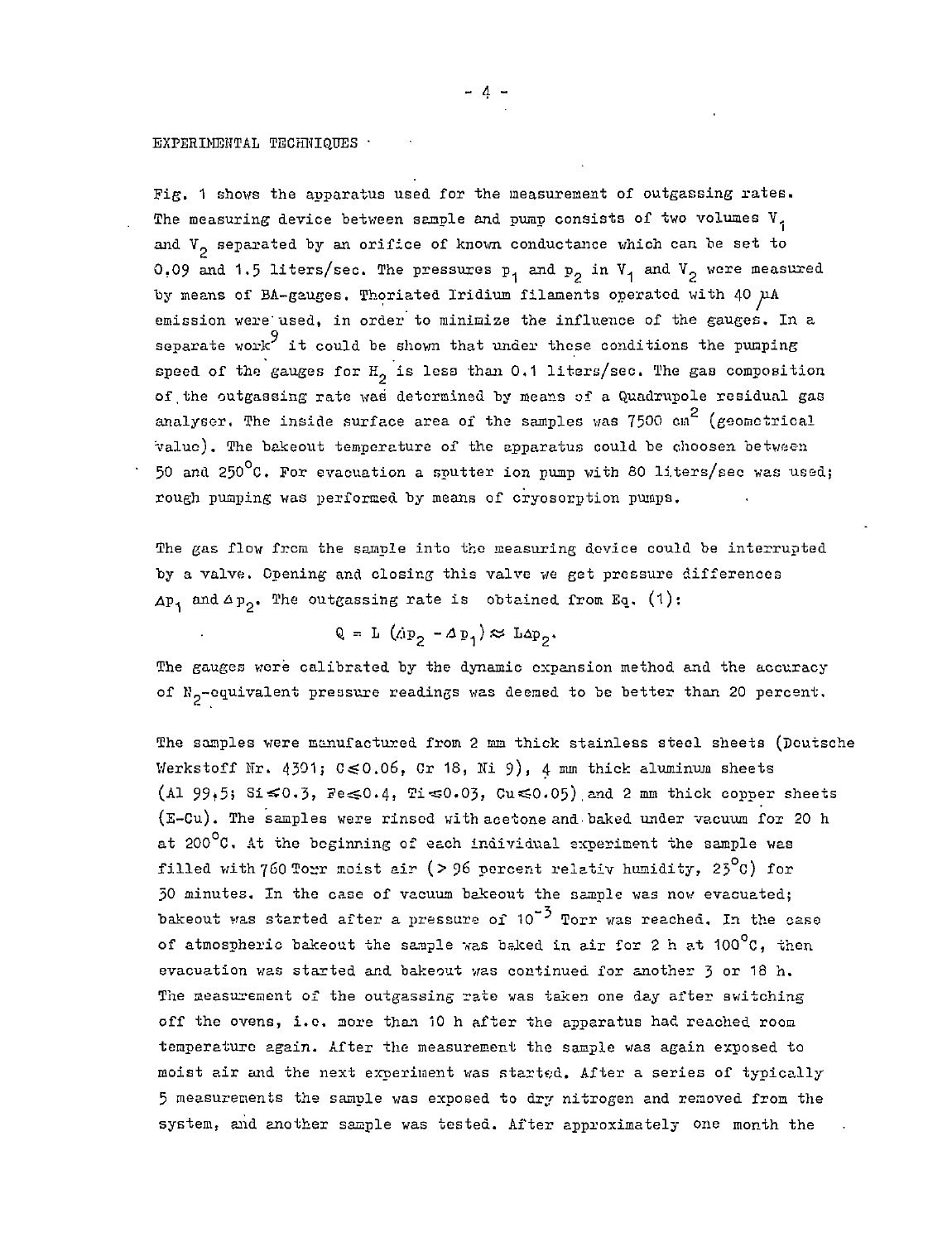first sample was mounted again and the measurement was continued.

### RESULTS

After bakeout and cooling down to room temperature the pressure in  $V^2$  was between 5 x 10<sup>-9</sup> and 5 x 10<sup>-8</sup> Torr. The pressure difference  $\Delta p_{2}$  obtained by opening and closing the valve between sample and measuring device was between 1.4 x  $10^{-10}$  and 1 x  $10^{-8}$  Torr (depending on the sample and the bakeout conditions). As the surface of the measuring device was much smaller than that of the sample, most of the outgassing rate of the measuring device was due to outgassing of the 3A-gauge and the EGA (a similar observation was reported by Strausser<sup>3</sup>). The outgassing rates above 5 x 10<sup>-13</sup> Torr liters O /sec  $cn<sup>2</sup>$  could be measured with a relative accuracy of better than 15 percent; outgassing rates below 5 x 10<sup>-14</sup> Torr liters/sec cm<sup>2</sup> have about 30 percent relative accuracy.

Tab. I shows the outgassing rates of stainless steel, copper,and aluminum obtained after a 20 h vacuum bakeout at 50, 100, and 150 $^{\circ}$ C (250 $^{\circ}$ C for s.s.). Data for the  $100^{\circ}$  bakeout are average values from at least three experiments.

Tab. IT gives the residual gas composition of the outgassing rates obtained after the 100 C vacuum bakeout. The absolute accuracy of residual gas composition for various runs was approx.5 percent.

Tab. Ill gives the outgascing rate of the various gases observed (corrected for the individual conductance) for the 100 $^{\circ}$ C vacuum bakeout.

Tab. IV gives  $N^{\text{2-equivalent}}$  outgassing rates obtained after 2 h bakeout in air at atmospheric pressure followed by a  $\tilde{y}$  or 18 h vacuum bakeout. The bakeout temperature was again 100 $^{\circ}$ C. For Cu and Al the residual gas composition of the outgassing rates was similar to that given in Tab. II except of more  $CO_2$  (30 to 40 percent) and less CO. In the case of stainless steel. only about 23 and 63 percent  $H_2$  could be detected for the 5 h and 20 h bakeout respectively; the rest was  $CO$  and  $CO_{2}$ .

In the case of stainless steel a vacuum bakeout at  $100^{\circ}$ C (20 h) was performed after the data of Tab. IV were measured. The  $N_p$ -equivalent outgassing rate was found to be 1 x 10<sup>-13</sup> Torr liters/sec cm<sup>2</sup> (i.e. the same value as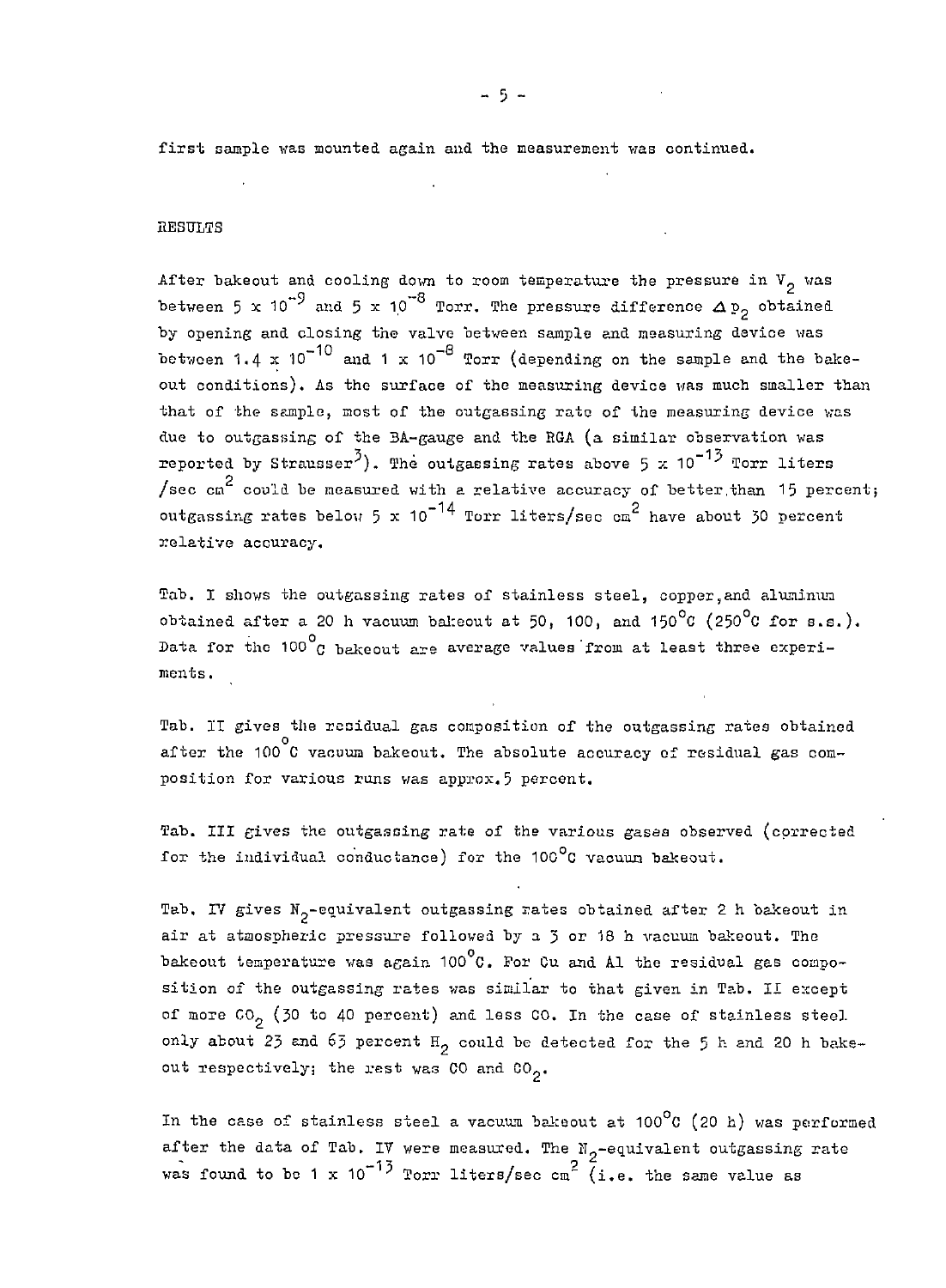obtained after air bakeout). This means that an air bakeout at atmospheric pressure reduces the outgassing rate permanently.

## CONCLUSION

- (1) For stainless steel the measured values of the outgassing rate and their residual gas composition (mostly  $H_2$ ) obtained after vacuum bakeout agree well with those found in literature 2-6 (partly measured after bakeout at noticeably higher temperatures).
- (2) The outgassing rates found for Cu are approximately the same as for stainless steel; the outgassing rates of aluminum are more then one order of magnitude lower than those of stainless steel and copper.
- (3) Bakeout at  $50^{\circ}$ C for 20 h reduces the  $H_2$ O-content of the outgassing rate to less than 5 percent; however, after such a bakeout the outgassing rates for the other gases are noticeably higher than after a bakeout at a temperature  $> 100^{\circ}$ C.
- $(4)$  After a vacuum bakeout, for stainless steel the outgassing rate is mainly due to  $H_0$  (>80 percent), in the case of copper to CO (>70 percent) and in case of Al to  $>50$  percent  $0.0$ .
- (5) Applying the same bakeout time we get much lower values of the outgassing rate after air bakeout than after vacuum bakeout.
- (6) In the case of stainless steel and copper the 2 h bakeout in air at atmospheric pressure followed by the 3 h vacuum bakeout gives much lower values of the outgassing rate than the 20 h vacuum bakeout.
- $(7)$  For stainless steel air bakeout reduces the outgassing rate permanently: After air bakeout the higher values of the outgassing rates after a vacuum bakeout could not be achieved again. Subsequent exposure to moist air followed by vacuum bakeout gives again 1 x 10<sup>-13</sup> Torr liters O /sec  $ca<sup>c</sup>$ , i.e. much lower values compared with the original data of  $\frac{1}{2}$  rab. I (1 x 10<sup>-12</sup> Torr liters/sec cm<sup>2</sup>).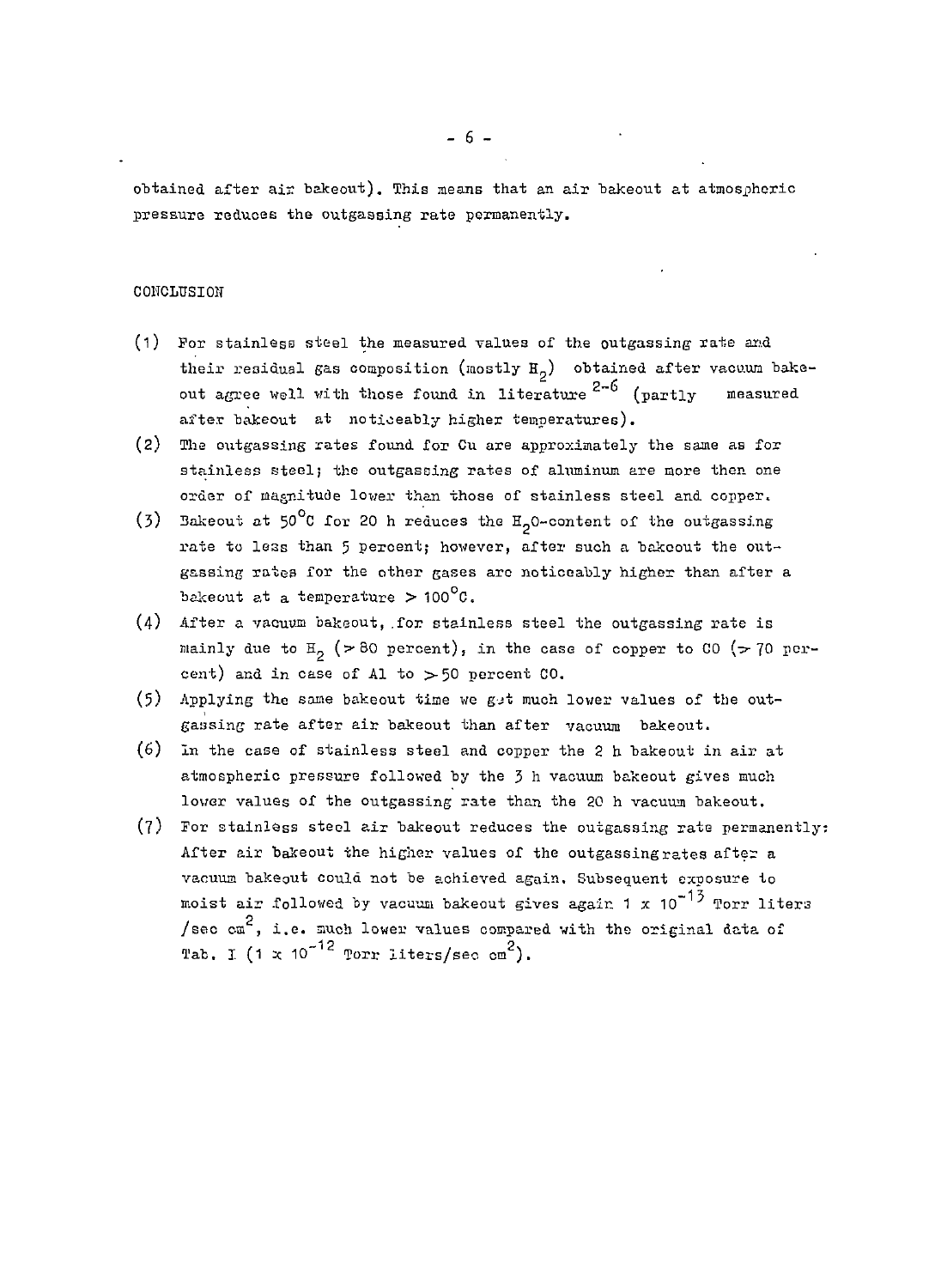TABLE I.  $N_2$ -equivalent outgassing rates of stainless steel, copper, and aluminum after a 20 h vacuum bakeout at 50, 100, and 150 $^{\circ}$ C (250 $^{\circ}$ C for stainless steel).

| Outgassing rates in units of $10^{-13}$ Torr liters/sec cm <sup>2</sup> (N <sub>2</sub> -equivalent) |                 |  |      |    |     |     |                                                                |  |
|------------------------------------------------------------------------------------------------------|-----------------|--|------|----|-----|-----|----------------------------------------------------------------|--|
|                                                                                                      |                 |  |      |    |     |     | $50^{\circ}$ C $100^{\circ}$ C $150^{\circ}$ C $250^{\circ}$ C |  |
|                                                                                                      | Stainless steel |  | - 13 | 10 |     |     |                                                                |  |
|                                                                                                      | Copper          |  | -26  |    |     |     |                                                                |  |
|                                                                                                      | Aluminum        |  | 1.8  |    | 0.4 | 0.3 |                                                                |  |

TABLE II.  $\text{H}_{2}$ -equivalent outgassing rates and residual gas compositions (corrected for RGA-sensitivities) of stainless steel, copper, and aluminum after a 20 h vacuum bakeout at 100<sup>0</sup>C.

|                 | I <sub>2</sub> -equivalent outgassing rate Residual gas composition<br>(Torr liters/sec cm <sup>2</sup> ) (percent) |  |                                                             |  |  |  |  |  |
|-----------------|---------------------------------------------------------------------------------------------------------------------|--|-------------------------------------------------------------|--|--|--|--|--|
|                 |                                                                                                                     |  | $H_2$ CH <sub>A</sub> $H_2$ <sup>O</sup> CC CO <sub>2</sub> |  |  |  |  |  |
| Stainless steel | $10 \times 10^{-13}$                                                                                                |  | 82 0.5 1 13 2                                               |  |  |  |  |  |
| Copper          | $11 \times 10^{-13}$                                                                                                |  | 4 1.5 0 76 17                                               |  |  |  |  |  |
| Aluminum        | $9.4 \times 10^{-13}$                                                                                               |  | 17 3 0 52                                                   |  |  |  |  |  |

TABLE III. Outgassing rates of stainless steel, copper, and aluninum after a 20 h vacuum bakeout at  $100^{\circ}$ C (corrected for individual conductances).

| Outgassing rates in units of $10^{-15}$ Torr liters/sec $ca^2$ . | 본분 법생일품 발표 발표 중국 불교 등 출출 활동 등 본 학원 등 등 높 등 학생 등 등 할 일 방 등 할 등 할 등 할 동 |                                         |  |  |
|------------------------------------------------------------------|-----------------------------------------------------------------------|-----------------------------------------|--|--|
|                                                                  |                                                                       | $H_2$ $CH_4$ $H_2$ 0 00 00 <sub>2</sub> |  |  |
| Stainless steel                                                  |                                                                       | 74 0.16 0.30 3.2 0.38                   |  |  |
| Copper                                                           |                                                                       | $1,73$ 0.23 - 8.9 1.6                   |  |  |
| Aluminum                                                         |                                                                       | $0.30$ $0.02$ $ 0.24$ $0.10$            |  |  |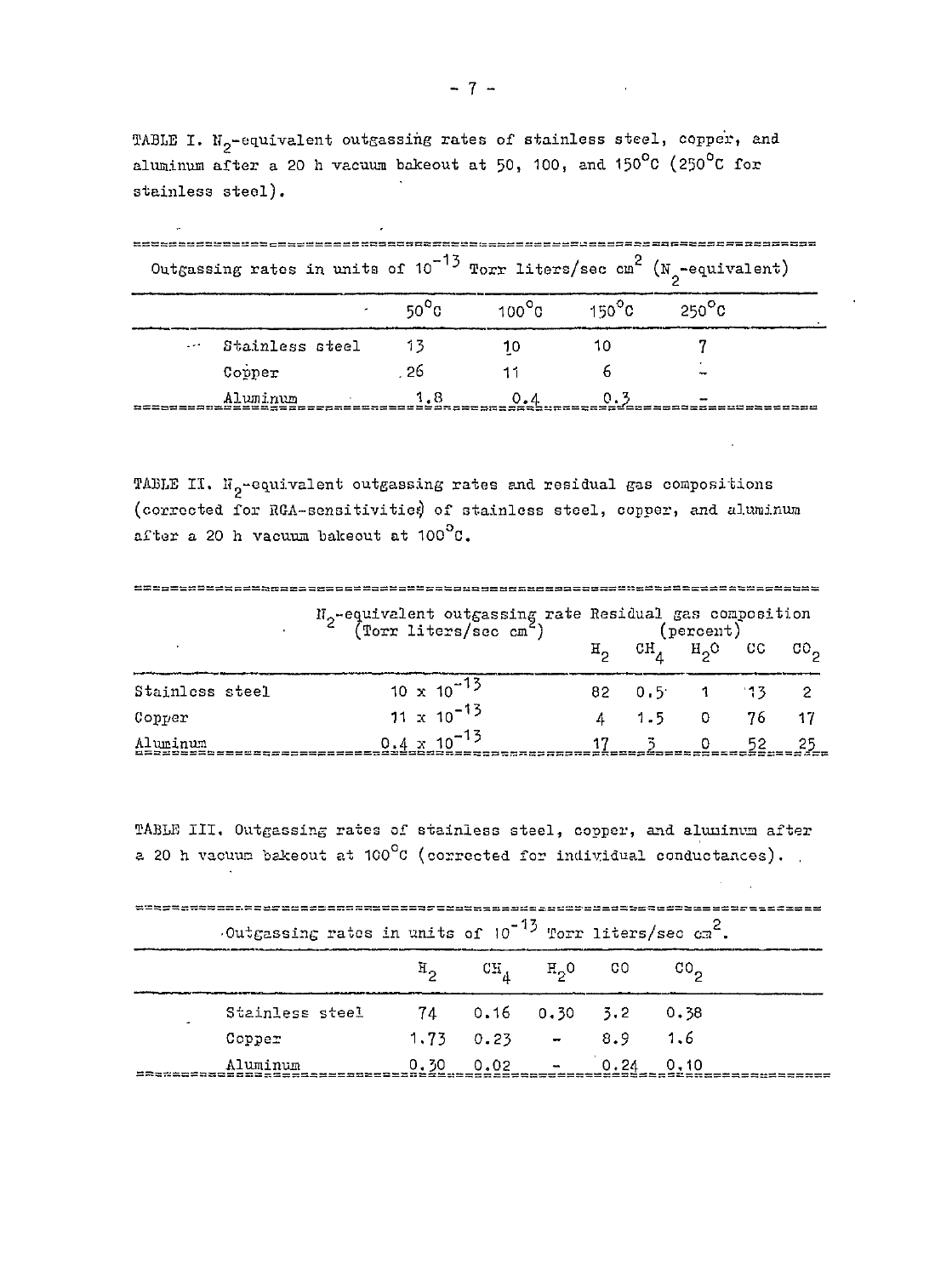TABLE IV.  $M_2$ -equivalent outgassing rates of stainless steel, copper, and aluminum after a 2 h bakeout in air at atmospheric pressure (100<sup>0</sup>C) followed by a  $\frac{1}{3}$  or 18 h vacuum bakeout.

 $\mathcal{A}$ 

|                 |     | $N_{\alpha}$ -equivalent outgassing rates in units of 10 $\degree$ Torr liters/sec cm |  |
|-----------------|-----|---------------------------------------------------------------------------------------|--|
|                 | 5 h | 20 h                                                                                  |  |
| Stainless steel | 4.2 | 1.0                                                                                   |  |
| Copper          | 5.8 | 3.0                                                                                   |  |
| Aluminum        | 0.8 | 0.28                                                                                  |  |

 $\Delta$ 

 $\texttt{N}_{2}$ -equivalent outgassing rates in units of  $10^{-12}$  Torr liters/sec cm<sup>2</sup>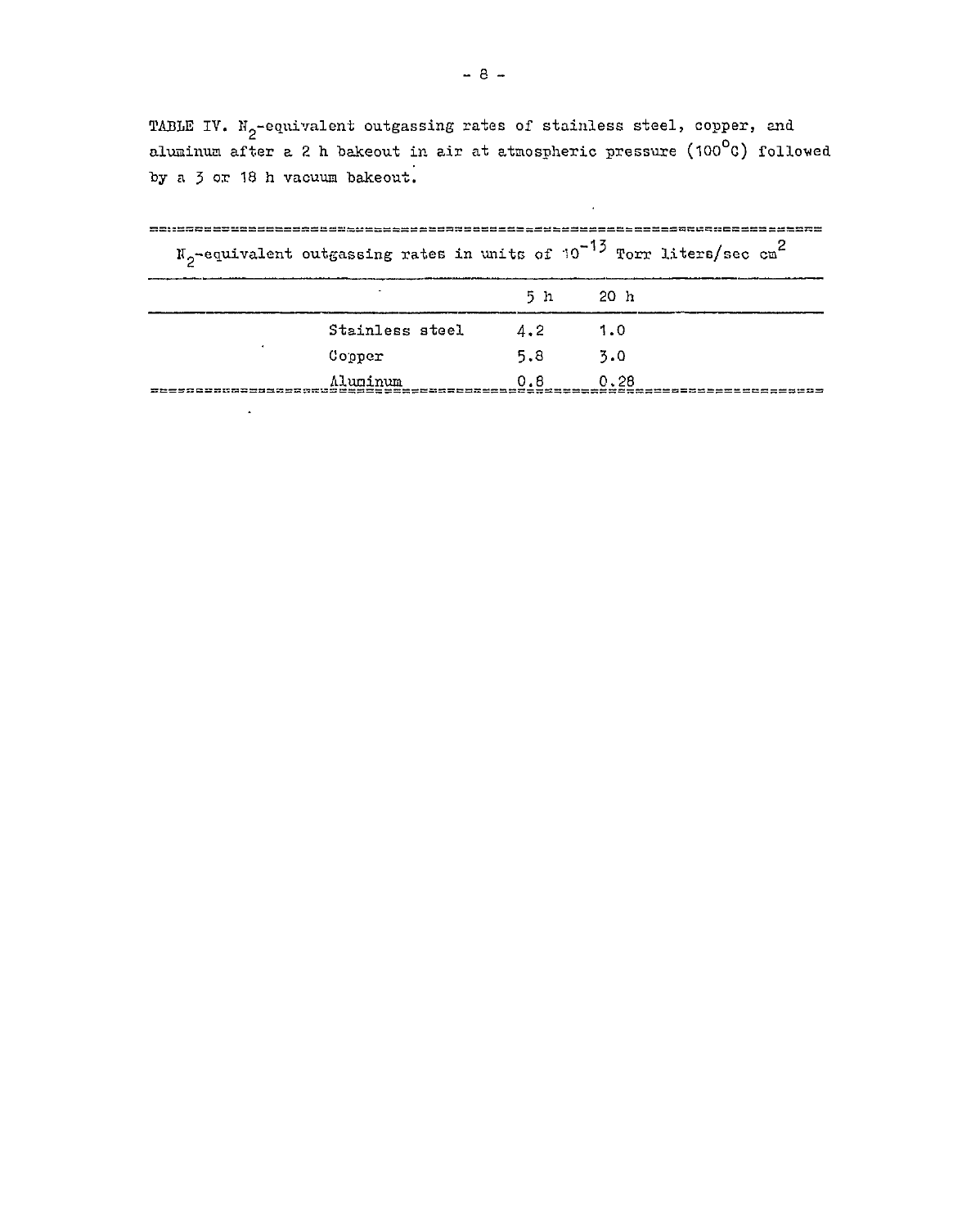#### REFERENCES

- 1 P.A. Redhead, J.P. Hobson, and E.V. Kornelsen: The Physical Basis of UHV (Chapman and Hall Ltd., London 1968).
- 2 R. Calder and G. Lewin, Brit. J. Appl. Phys. 18, 1459 (1967).
- 5 Y.E. Strausser, Proc. 4th Int. Vac. Congr. (Manchester 1968), p. 469.
- 4 E. Baltacis, R. Dobrozemsky, and W. Kubischta, Proc. 4th Int. Vac. Congr. (Manchester 1968), p. 767.
- 5 R. Dobrozemsky, Isotope in Industrie und Landwirtschaft  $\frac{3}{4}$ , 19 (1969).
- 6 J.R. Young, J. Vac. Sci. Technol. 6, 398 (1969).
- 7 R.L. Samuel, Vacuum 20, 295 (1970).
- 8 V.S. Zhilnin, L.P. Zhilnina, and A.A. Kuznin, Proc. 4th Int. Vac. Congr. (Manchester 1968), p. 801.
- 9 G. Moraw, to be published.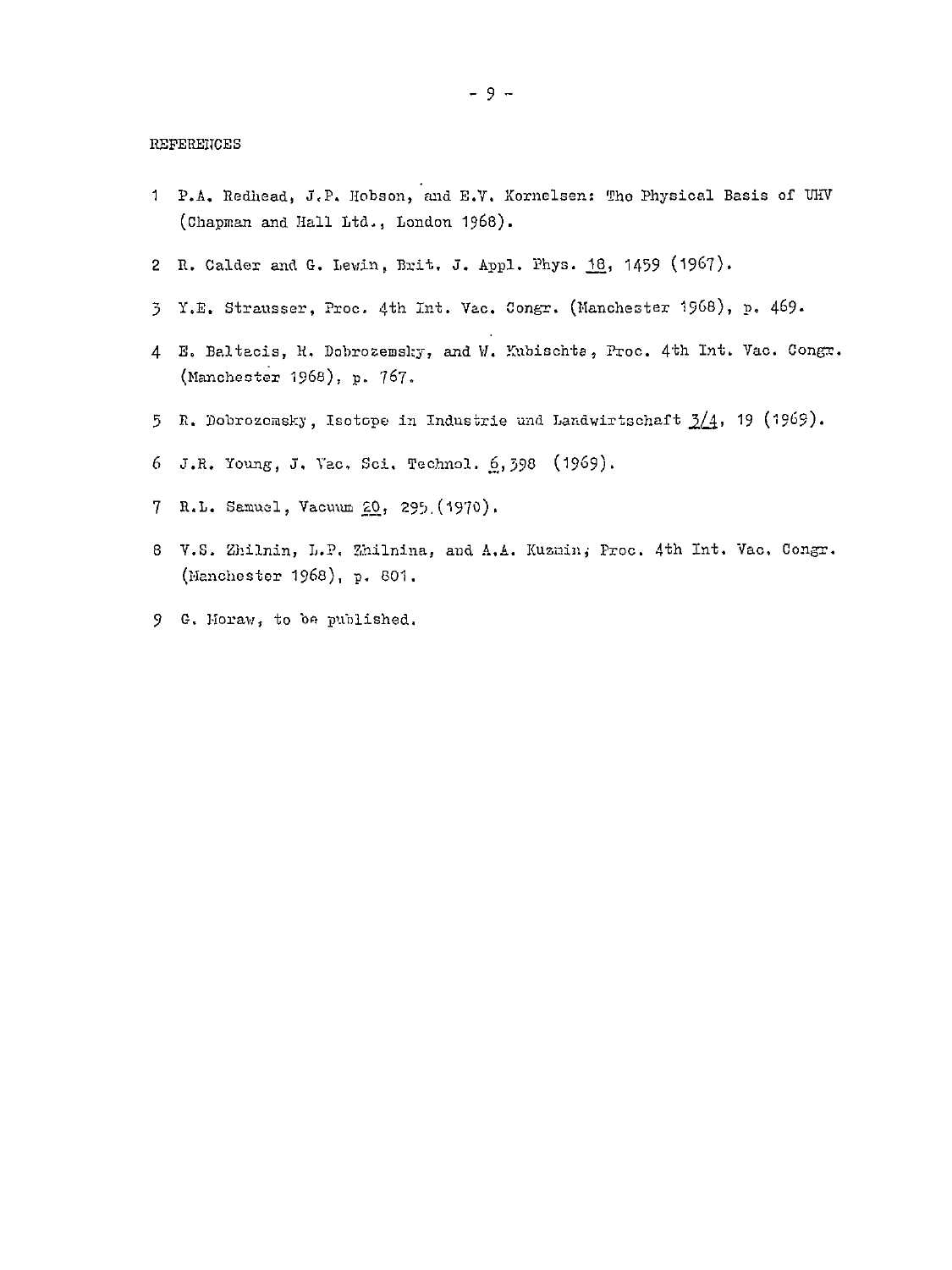FIGURE CAPTIONS

Fig.1. Apparatus used for the measurement of the outgassing rates.

V Valve between measuring device and sample

 $V_1$  Volume  $V_1$  with pressure  $p_1$ 

- $V_2$  Volume  $V_2$  with pressure  $P_2$
- L Conductance of the orifice
- S Pumping, speed of the sputter ion pump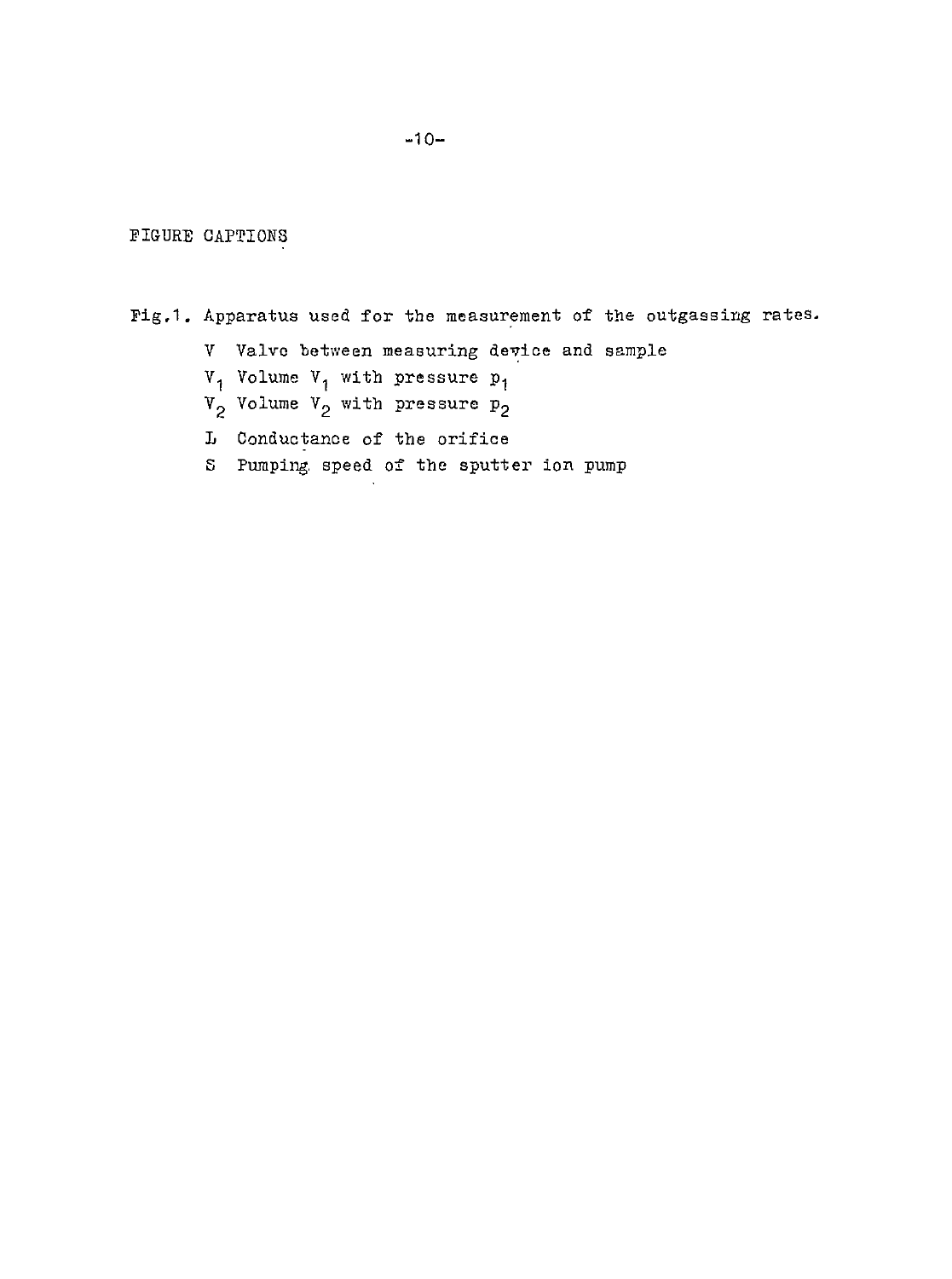